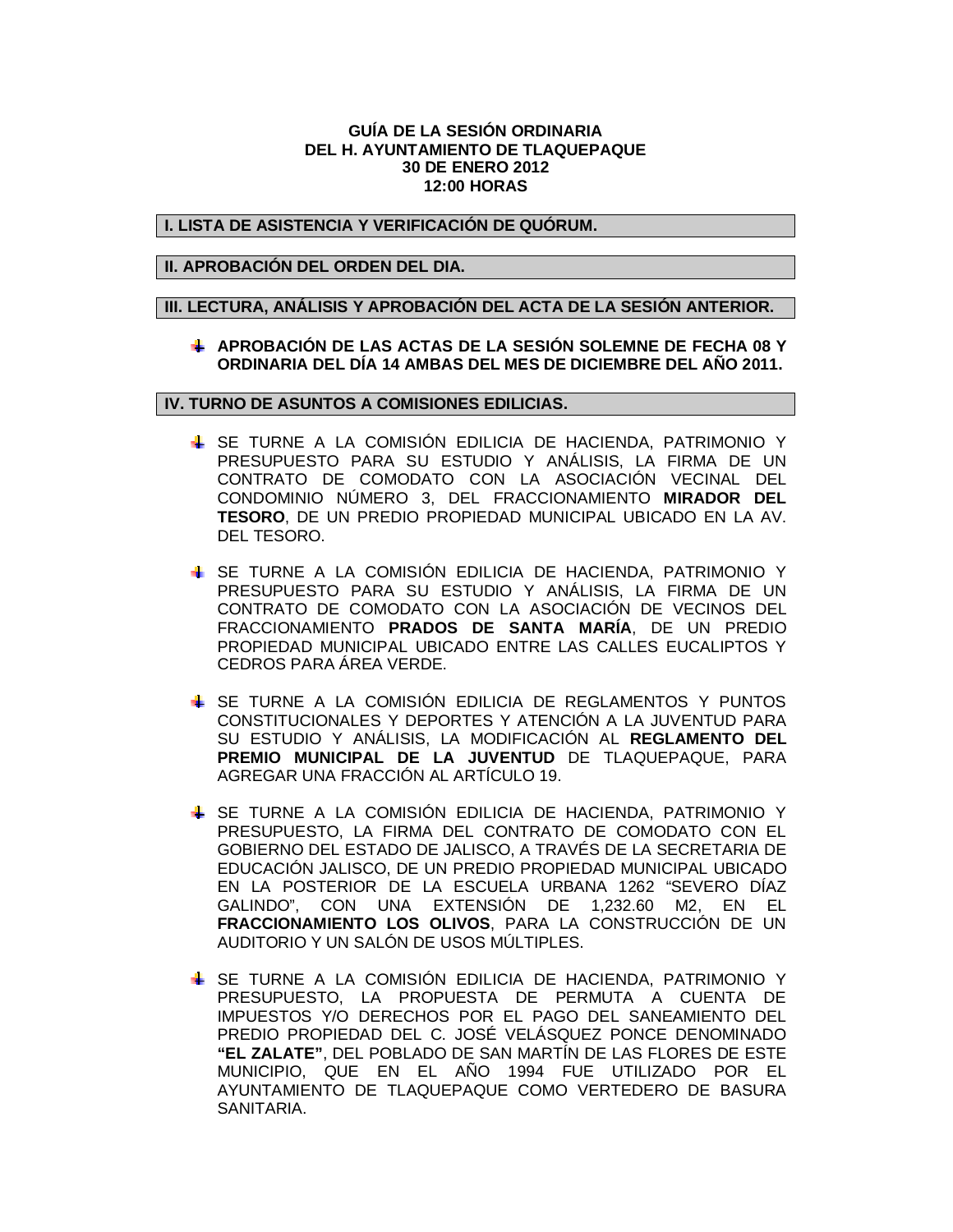SE TURNE A LA COMISIÓN EDILICIA DE HACIENDA, PATRIMONIO Y PRESUPUESTO, LA FIRMA DEL CONTRATO DE COMODATO DEL PREDIO UBICADO EN LA CALLE SAN BLAS NÚMERO 2844-A EN LA COLONIA **PARQUES SANTA CRUZ DEL VALLE**, A LA COMUNIDAD ORGANIZADA DE PARQUES SANTA CRUZ DEL VALLE, A.C. CON EL PROPÓSITO DE QUE PARTICIPEN EN UN CONCURSO DE GESTIÓN SOCIAL POR PARTE DE INFONAVIT, PARA LA CONSTRUCCIÓN DE SALONES Y ÁREA DE BAÑOS PARA USO DE LOS COLONOS DEL FRACCIONAMIENTO.

## **V. LECTURA, EN CASO DE DEBATE Y APROBACIÓN DE DICTÁMENES DE COMISIONES.**

## **VI. ASUNTOS GENERALES.**

- SE AUTORICE QUE ESTE MUNICIPIO DE SAN PEDRO TLAQUEPAQUE, JALISCO, SE INCORPORE EN FORMA VOLUNTARIA AL PROGRAMA NACIONAL **"AGENDA DESDE LO LOCAL"**, DESARROLLADO EN EL ESTADO DE JALISCO, POR EL GOBIERNO DEL ESTADO, A TRAVÉS DE LA SECRETARÍA GENERAL DE GOBIERNO, PARA EL PRESENTE EJERCICIO FISCAL 2012. SE AUTORIZA AL PRESIDENTE MUNICIPAL, SECRETARIO DEL AYUNTAMIENTO, SÍNDICO Y ENCARGADO DE LA HACIENDA MUNICIPAL, PARA QUE EN NOMBRE Y REPRESENTACIÓN DE ESTE MUNICIPIO DE SAN PEDRO TLAQUEPAQUE, JALISCO, SUSCRIBAN LOS INSTRUMENTOS JURÍDICOS NECESARIOS PARA LA INCORPORACIÓN Y OPERACIÓN DE DICHO PROGRAMA. SE DESIGNA AL L.C.P. MARCOS BECERRA GONZÁLEZ, DIRECTOR GENERAL DEL COPLADEMUN (COMITÉ DE PLANEACIÓN PARA EL DESARROLLO MUNICIPAL), COMO EL ENLACE CON LA DIRECCIÓN GENERAL DE DESARROLLO MUNICIPAL PERTENECIENTE A LA SECRETARÍA GENERAL DE GOBIERNO DEL ESTADO DE JALISCO, CON LA FINALIDAD DE DAR CABAL CUMPLIMIENTO A LA OPERACIÓN Y SEGUIMIENTO DE DICHO PROGRAMA.
- **PRIMERO.-** SE APRUEBE **EL PROGRAMA OPERATIVO ANUAL 2012**, TAL Y COMO SE DESPRENDE EN EL ANEXO QUE FORMA PARTE INTEGRAL DE ESTE ACUERDO. **SEGUNDO.-** SE AUTORICE AL PRESIDENTE MUNICIPAL, AL SECRETARIO DEL AYUNTAMIENTO, AL SÍNDICO Y AL ENCARGADO DE LA HACIENDA MUNICIPAL, PARA FIRMAR LOS INSTRUMENTOS LEGALES NECESARIOS A FIN DE CUMPLIR CON LA OPERATIVIDAD DEL **PROGRAMA OPERATIVO ANUAL 2012**. **TERCERO.-** SE AUTORICE AL ENCARGADO DE LA HACIENDA MUNICIPAL A REALIZAR LAS EROGACIONES DERIVADAS DEL **PROGRAMA OPERATIVO ANUAL 2012**, CON CARGO A LAS PARTIDAS PRESUPUESTALES CORRESPONDIENTES. **CUARTO.-** SE AUTORICE QUE PARA EFECTOS DE EJECUCIÓN DE LAS OBRAS Y ACCIONES QUE INTEGRAN EL PROGRAMA OPERATIVO ANUAL 2012 NO DEBEN EXCEDERSE DE LOS TECHOS FINANCIEROS ASIGNADOS, DE ACUERDO A LA DISPONIBILIDAD FINANCIERA DE LOS FONDOS DE APORTACIONES FEDERALES PARA EL EJERCICIO FISCAL 2012, MISMOS QUE DARÁN LA SUFICIENCIA A DICHO PROGRAMA, ACORDE A LA DISTRIBUCIÓN FINANCIERA Y DE LAS PARTIDAS PRESUPUESTALES ESTABLECIDAS PARA CADA PROYECTO EN EL ANEXO QUE FORMA PARTE INTEGRANTE DEL PRESENTE ACUERDO. **QUINTO.-** SE AUTORICE AL COPLADEMUN Y